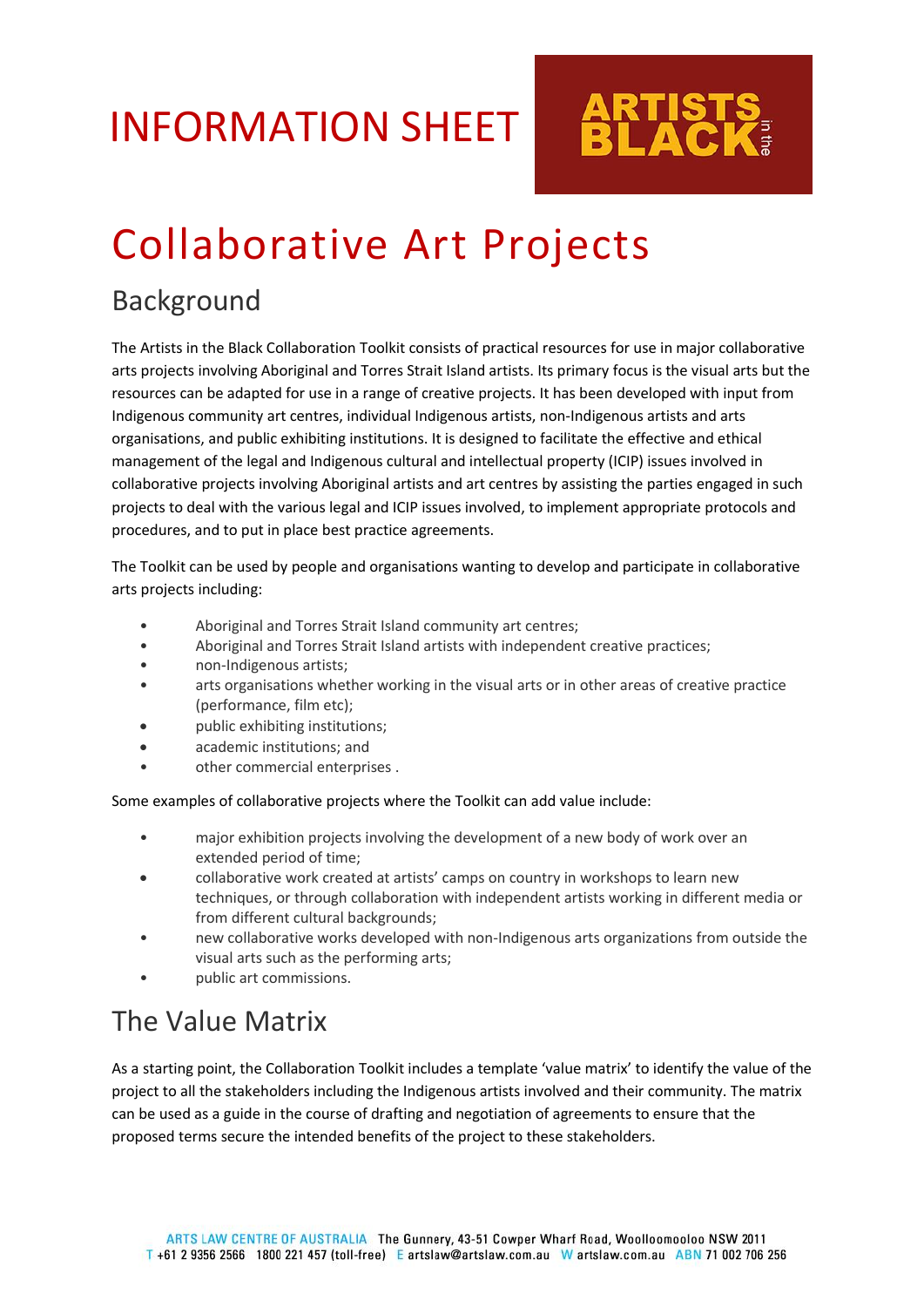## Case Study: 'We Don't Need a Map – a Martu experience of the Western Desert'

The value of this approach is best illustrated by a case study. In 2010, Fremantle Arts Centre, Martumili Artists and the Martu cultural and land management organisation Kanyirninpa Jukurrpa commenced working together on an ambitious collaborative art project 'We Don't Need a Map – a Martu experience of the Western Desert'. The project celebrated the lively and enduring culture of the Martu – the traditional owners of a vast area of WA's Western Desert – but sought to be more than just an exhibition of Martu art – it explored the Martu way of life, the way they cared for country and how they belonged to it. As well as 'illustrating the distinct contemporary visual language of the Martu', the exhibition broke down barriers by bringing together Martu and other artists to collaborate and exhibit together. It featured stunning paintings, cutting-edge new media collaborations, animation, finely wrought objects, aerial desert photography, and a public education program of bush tucker and talks with the Martu artists and rangers.

The project culminated in an exhibition at Fremantle Arts Centre which opened in November 2012 and was its single most successful public exhibition with more visitors than any previous exhibition. The Exhibition enjoyed critical success and subsequently secured funding to tour nationally over the next four years through four states.

Funding for the project was principally provided by BHP Billiton, together with a number of government and corporate supporting sponsors.

The value matrix in this Toolkit is based on the experience and input of the stakeholders in this project. It can be used as a template for other projects.

| <b>Stakeholders</b>                        | <b>Money</b>                                                                      | <b>Reputation/Credit</b>                | Exposure/<br><b>Exhibition</b> | Research/<br>Learning/<br><b>Experience</b> | <b>Archive Materials/</b><br><b>Productions (film,</b><br>photos, drawings,<br>publications, oral<br>histories) | <b>Access to</b><br><b>Country/ Cultural</b><br><b>Understanding</b> |
|--------------------------------------------|-----------------------------------------------------------------------------------|-----------------------------------------|--------------------------------|---------------------------------------------|-----------------------------------------------------------------------------------------------------------------|----------------------------------------------------------------------|
| Martu Arts                                 | $\checkmark$                                                                      | $\sqrt{}$<br>Dependant on exhibition    | $\checkmark$                   | $\checkmark$                                | $\checkmark$                                                                                                    | $\checkmark$                                                         |
| Martumili Artists                          | Neutral, payments to cover<br>some costs but overall the<br>project cost it money | Dependant on exhibition                 | $\checkmark$                   | $\checkmark$                                | $\checkmark$                                                                                                    |                                                                      |
| Kanyirninpa<br>Jukurrpa                    |                                                                                   | $\checkmark$<br>Dependant on exhibition | $\checkmark$                   | $\checkmark$                                | $\checkmark$                                                                                                    |                                                                      |
| <b>Fremantle Arts</b><br>Centre            | $\times$                                                                          | $\checkmark$<br>Exhibition              | $\checkmark$                   |                                             |                                                                                                                 | $\checkmark$                                                         |
| Martu community                            |                                                                                   | $\sqrt{}$<br>General                    |                                |                                             |                                                                                                                 |                                                                      |
| <b>BHP Billiton</b>                        | $\times$                                                                          | $\sqrt{2}$<br>General                   |                                |                                             |                                                                                                                 |                                                                      |
| <b>Contracted Visual</b><br><b>Artists</b> | $\checkmark$                                                                      | $\checkmark$<br>Professional            | $\checkmark$                   |                                             |                                                                                                                 | $\checkmark$                                                         |
| Contracted<br>Filmmakers                   | $\checkmark$                                                                      | Professional                            | $\checkmark$                   |                                             |                                                                                                                 | $\checkmark$                                                         |
| Contracted<br>Photographers                | $\checkmark$                                                                      | $\checkmark$<br>Professional            | $\checkmark$                   |                                             |                                                                                                                 | $\checkmark$                                                         |
| Supporting<br>Sponsors                     | $\times$                                                                          | Policy objectives                       |                                |                                             |                                                                                                                 | $\boldsymbol{\mathsf{x}}$                                            |
| Art Centre and<br><b>FAC Staff</b>         |                                                                                   | $\times$                                | $\mathsf{x}$                   | $\checkmark$                                | $\times$                                                                                                        | $\sqrt{}$                                                            |
| Volunteers                                 | $\times$                                                                          | $\times$                                | $\boldsymbol{\times}$          | $\checkmark$                                | $\boldsymbol{\times}$                                                                                           | $\checkmark$                                                         |
| <b>School Students</b>                     |                                                                                   |                                         |                                | $\checkmark$                                |                                                                                                                 | $\checkmark$                                                         |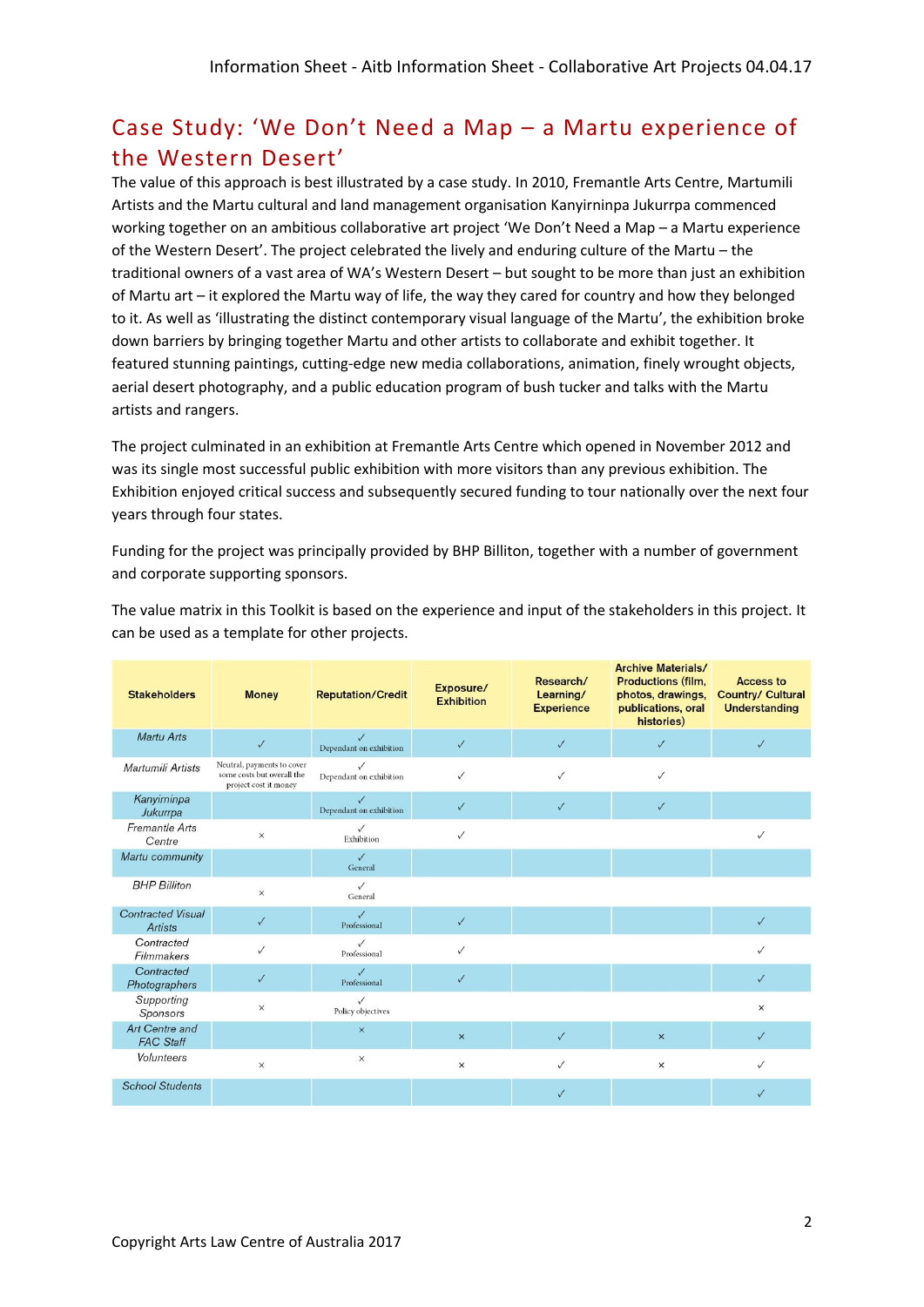## Project Stakeholders - Who are they?

The first step in completion of the matrix is to identify all project stakeholders. This should be much broader than just the parties to a funding agreement or exhibition agreement. It should include all those who will have an interest in the success of the project. In addition to the participating Indigenous artists, other relevant stakeholders may include:

- a) the artists' traditional communities;
- b) if relevant, their community art centres;
- c) external artists working independently and engaged to collaborate with Indigenous artists;
- d) supporting art galleries and exhibiting institutions;
- e) universities examining and researching Indigenous culture;
- f) commissioning public institutions such as hospitals or local government;
- g) individual participants such as curators, art centre managers, workshop facilitators;
- h) corporate and government sponsors; and
- i) volunteers.

For the 'We Don't Need a Map' collaborative project, the project stakeholders were identified early on far more broadly than just the funding bodies, the exhibition venue and the artists and included:

- o Individual Martu artists who were members of Martumili Artists, a Martu community art centre operated by the Shire of Pilbara;
- o Martumili Artists, an Indigenous community art centre which lead the project;
- o Kanyirninpa Jukurrpa, a non-profit Martu organisation established in 2005 to look after Martu culture and help build sustainable Martu communities ;
- o the exhibition venue: Fremantle Arts Centre;
- o the broader Martu community;
- $\circ$  External contracted non-Indigenous artists including visual and performance artist and writer Lily Hibberd, photographer Tobias Titz, visual artist Lynette Wallworth and filmmaker Dave Wells;
- $\circ$  Funders and other supporting sponsors including BHP Billiton, the City of Fremantle, CSIRO, the WA Department of Culture and the Arts and Landgate;
- o Other staff and specialists employed or contracted by Martumili Artists and Fremantle Art Centre who had direct roles in bringing the project to fruition including curator Erin Coates, art centre manager Gabrielle Sullivan, writer John Carty and animator Sohan Ariel Hayes;
- o Volunteers who were critical to enable the creative workshop and artists camps to occur; and
- o School students, who would be the focus of the accompanying education program.

### How will the project benefit the stakeholders?

The second step is to consider the benefits of the project to each stakeholder. A range of potential outcomes from the project are contemplated in the matrix template, from financial benefits to greater cultural understanding. Outcomes which might be listed in the matrix are described in further detail below. Importantly we are steering away from the legal language of copyright ownership and looking at values more generally. Intellectual property law is only one means to secure the value sought by a stakeholder.

What is important is to consider each stakeholder in turn and examine what their motives are for participating – what value will they be looking for from the project? Too many participants enthusiastically embark on projects having only considered the benefits that they themselves will receive. Understanding the drivers and expectations of the other participants enables the project to be structured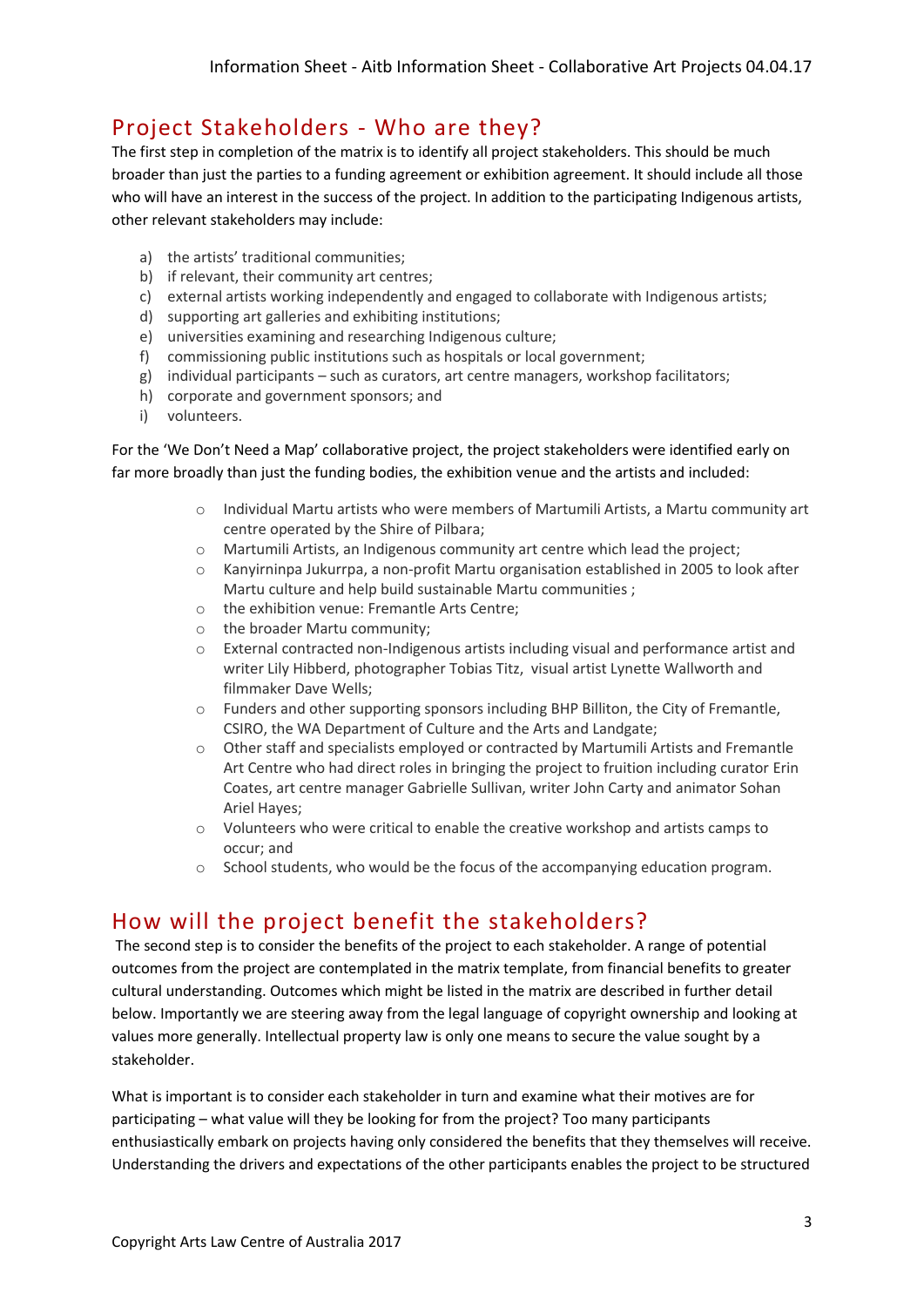in a way that is fair to everyone and reduces the likelihood of disenchantment, disappointment and relationship breakdown when the project doesn't deliver the expected outcomes. Problems arise in collaborative partnerships when the parties who are supposed to working together are not on the same page and don't understand what others are hoping to achieve through the collaboration.

A brief description of the more obvious 'values' or 'returns' that stakeholders might expect to receive is set out below.

#### **Money**

Which stakeholders will receive financial benefits? An artist, for example, may be paid to participate or may be entitled to receive proceeds from the sale or licensing of work created for the project (the value matrix shows "Money" as a positive '+' for these stakeholders). Some stakeholders such as corporate sponsors or funding bodies will be providing financial support to the project rather than receiving a financial benefit (negative '-'); however will be looking for other non-monetary outcomes. Some stakeholders may receive payments that are merely to cover or contribute to costs incurred in delivering the project (and the value matrix shows this as neutral '~').

#### **Reputation / Credit**

Will the project provide an opportunity to enhance the reputation of a stakeholder? For example, it could create an opportunity for a participating artist to develop his or her professional profile (through an exhibition at an important public venue), or the opportunity for a sponsor to receive public credit for supporting the arts. It may fulfil the policy objectives of a government funder or the research goals of an academic or a university.

#### **Exposure / Audiences**

Will the project give the artists and art centres access to new and different audiences through an exhibition or otherwise provide exposure for a stakeholder? Will it bring new audiences into a public gallery?

#### **Research / Learning / Experience**

Will the project be a research or learning opportunity? For example, the project may enable Indigenous artists more familiar with traditional painting techniques to work with multimedia artists or animators or other designers to learn new techniques and produce new products, or an Indigenous art centre or arts worker gaining curatorial experience through participation in a large-scale external exhibition. It may have a school education component to engage the broader community.

Increasingly universities with expertise in areas relevant to Indigenous culture (ranging from anthropology to fine art) see the sponsorship of large collaborative exhibition projects as having a synergy with academic and research outcomes. Such projects create opportunities for academic staff to explore Indigenous country with traditional owners and cultural custodians, conduct research into Indigenous stories, cultural sites and culture and, above all, generate opportunities for academic publication. This can be a valuable source of funding for Indigenous artists to travel to traditional country, create new works and exhibit in major public galleries and museums. Such projects invariably generate important sources of documentation to record and protect significant Indigenous cultural histories, performances and knowledge. However, there can be a tension between those opportunities for Indigenous artists and their communities and an academic agenda focussed on ownership of intellectual property and control over publication. This is so even though most academic institutions have carefully managed protocols and procedures to deal with academic research involving Aboriginal and Torres Strait Island culture. Such protocols can focus more on protecting the institution from any claim that it did not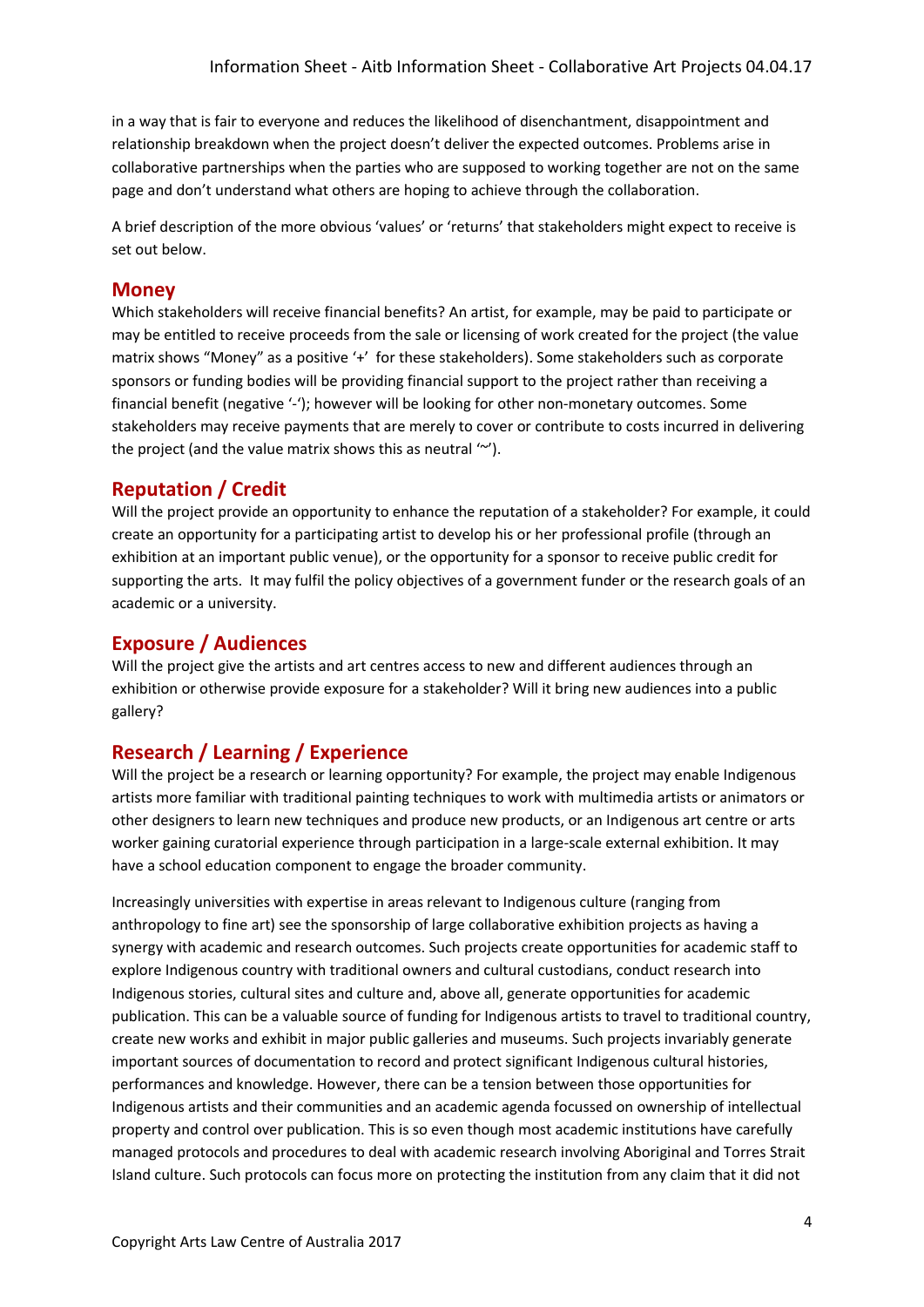seek cultural approval and securing a broad discretion to publish rather than a genuine engagement with the cultural custodians. The value matrix is useful in highlighting these competing considerations and can generate productive conversations around ways of managing the cultural sensitivities.

#### **Archive Materials / Publications (film, photos, drawings, publications, oral histories)**

Will the project result in the creation of materials or archival records that will be useful beyond the life of the project? Who will receive copies of those materials and what are the conditions of use? This is particularly important if such material contains Indigenous Cultural and Intellectual Property (ICIP). Our experience is that Indigenous artists and their communities often assume that material which embodies their cultural knowledge is theirs to use and share with their communities. As a matter of law, the intellectual property and copyright ownership may rest with someone outside the community – the author of an academic article or curatorial text, a filmmaker or photographer or a funder who commissioned and paid for the materials to be created.

Identifying these competing expectations early enables protocols to be devised and contractual protections to be agreed which are acceptable to both parties.

#### **Access to Country / Cultural Understanding**

Will the project provide an opportunity for artists, elders or other community members to return to their traditional country? Will it otherwise enhance the cultural understanding of other stakeholders? The project may allow Indigenous artists, for example, to undertake bush trips for the purposes of creating work in collaboration with other external artists. The final exhibition may lead to broader community understanding of Indigenous culture.

#### **Other Outcomes**

This list is not exhaustive. There may be other important values. Conversely some of the outcomes described above may not be relevant. Each matrix will be tailored to its project.

#### **Case Study: Benefits of We Don't Need a Map**

The 'We Don't Need a Map" project provided an opportunity for Martu artists to create new work, to collaborate with external artists to produce works in different media, to raise their professional profile through participation in an exhibition in an important public gallery, and to educate audiences outside their community about Martu life and culture. The project also provided critical funding for the artists to spend time on country to develop new work. On the completion of the touring exhibition, the works will return to the art centre and be available for sale so there is also the prospect that the artist will receive a direct financial benefit.

The project enabled Martumili Artists and Kanyirninpa Jukurrpa to increase awareness of their role within the Martu community, the arts community and the general community. External arts organisations and artists visited the Martu community, and the exhibition provided a vehicle to explain the role of Martumili Artists and Kanyirninpa Jukurrpa to the public. An archive copy of material produced during the project was provided to Martumili Artists. Martumili Artists staff developed new skills working on a major exhibition project.

The independent artists who collaborated with Martu artists were able to raise their professional profiles through the creation of new work and participation in the project exhibition. However for most the single most important outcome was the unique experience of spending time with the Martu on Martu country and gaining a greater understanding of Martu culture.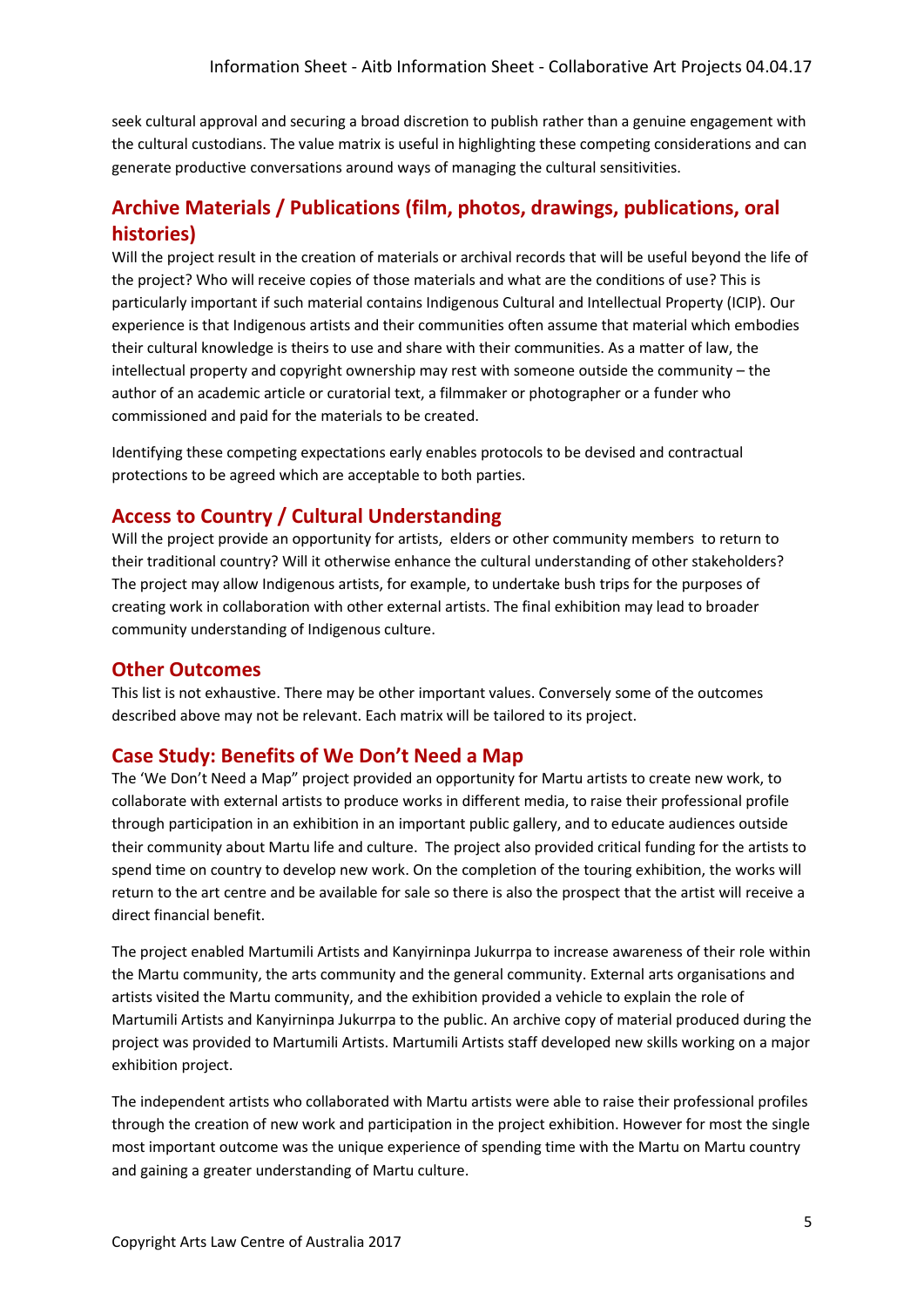The project provided an opportunity for the project sponsors to gain a greater understanding of Martu art and culture, to fulfil policy and corporate objectives, and to raise their profile in the community.

Through the development of an education program and supporting materials to accompany the exhibition, school students were able to gain a greater understanding of the Martu community and its art.

### Using the Value Matrix

Understanding the ways in which the interests and motivations of the stakeholders intersected and overlapped right from its inception enabled the We Don't Need a Map project to be managed and documented in a way that facilitated a best practice approach to respecting the contribution of each stakeholder. Crucially it highlighted the importance of respecting the cultural protocols of the Martu which lead to a level of consultation and acknowledgement which was a cornerstone of the project and directly contributed to its success.

Arts Law suggests that all parties engaged in the project have input into the value matrix which is then used as a springboard for discussion about the structure of the project. It becomes a checklist and reference document for t5hose tasked with drafting the Memorandum of Understanding, or Heads of Agreement or other contracts.

## Template Agreements

The Collaboration Toolkit includes a range of template agreements that can be used to manage the various legal and Indigenous cultural and intellectual property (ICIP) issues which arise in collaborative art projects involving Indigenous artists. The agreements are suitable for a range of different types of collaborative art projects and could provide a useful starting point when drafting agreements for other types of collaborative projects. Each of these sample agreements reflects the principles enshrined in the Australia Council's [protocols for working with Indigenous artists](http://www.australiacouncil.gov.au/about/protocols-for-working-with-indigenous-artists/) and represents best practice in dealing with Indigenous Intellectual Property. Each agreement reflects the experience of art centres, artists and institutions who have either consulted us or shared with us the issues they faced in undertaking such projects in the past and seeks to strike a fair balance between the interests and priorities of all the parties involved.

### [Collaboration Agreement: Visiting Artist](http://www.artslaw.com.au/sample-agreements/sample-agreement/collaboration-agreement-visiting-artist-artists-in-the-black-resource/)

This sample Collaboration Agreement should be used when an external non-Indigenous artist is invited to an Indigenous community art centre to work collaboratively with the art centre's member artists to create a body of work. The existing skills and artistic practices of the visiting artist are combined with the skills and artistic practices and cultural traditions of the local artists to create new works in collaboration. In this sample agreement, the visiting artist is paid for his or her contribution and the resulting works are owned by either by the art centre or by its member artists subject to the terms of their art centre membership agreements. In other words, the resulting works are held by the art centre for exhibition and sale. The agreement is drafted to present two options insofar as the intellectual property (copyright) of the artworks is concerned – either joint ownership of the copyright by the visiting artist and the local artists or a complete assignment of all copyright to the local artists. What is appropriate will depend on factors such as the amount of the payment to the visiting artist, the degree of creative contribution and whether there is ICIP in the resulting works. It makes clear that the visiting artist retains all pre-existing intellectual property rights. There are clauses dealing with how and when the visiting artist will be credited, the use the visiting artist may make of the work in his or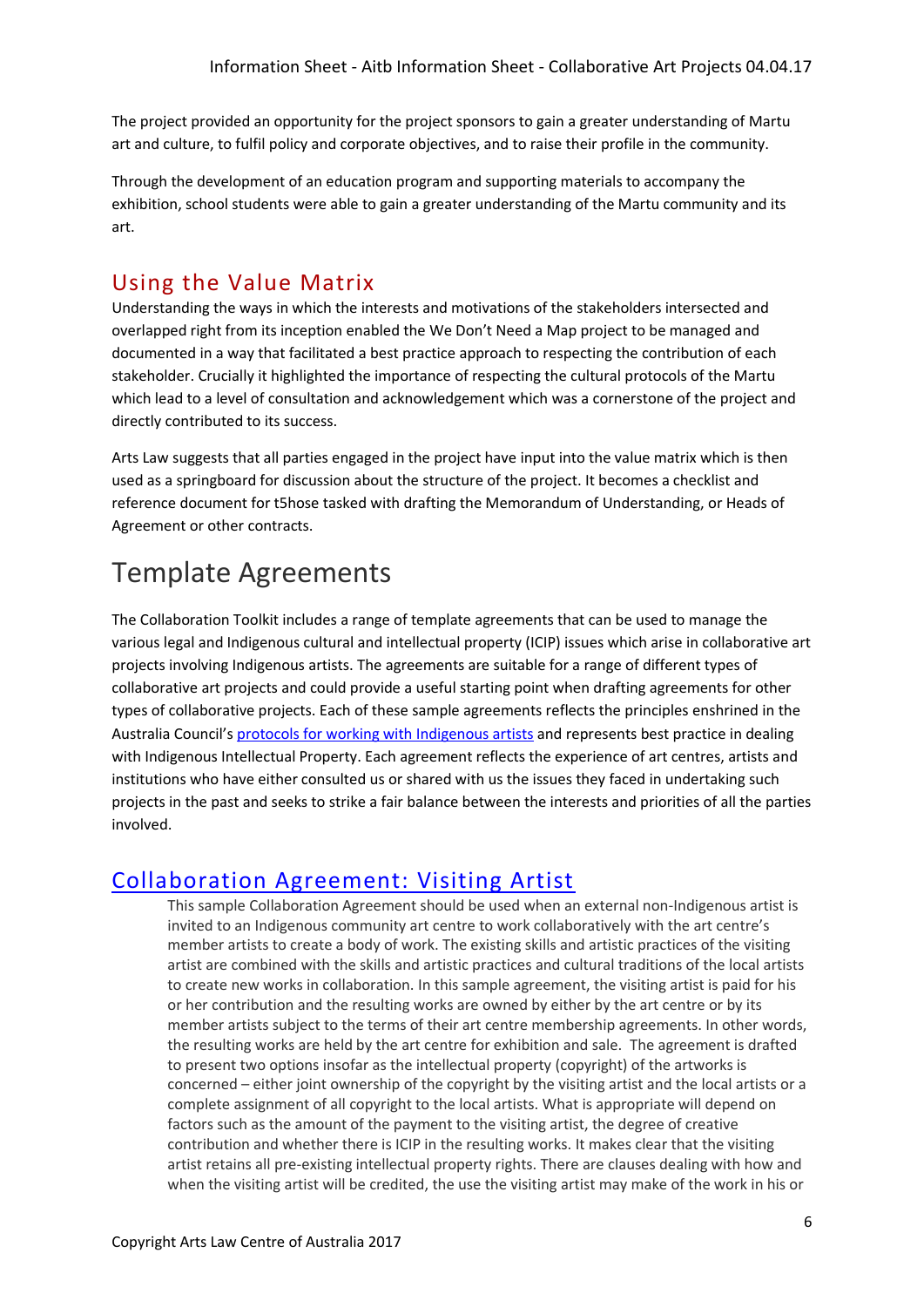her portfolio, insurance and moral rights. The agreement sets out the visiting artist's responsibilities and standards of conduct when visiting a remote Indigenous community and provides a process for the art centre to communicate clearly any relevant protocols or policies around photography, and social media.

## [Collaboration Project: Project Facilitator Contract](http://www.artslaw.com.au/sample-agreements/sample-agreement/collaboration-project-facilitator-agreement/)

Collaborative Indigenous art projects often involve a large number of people working with artists in different roles. It's important that there is a contract in place with anyone who is working externally to the art centre or organization with overall responsibility for the project. This sample agreement can be used when contracting an external person or arts business to facilitate a part of the creative project whether through running workshops, or mentoring the creative process or otherwise. It could be adapted for use in contracting a curator for the project. It is not suitable to govern the relationship between the individual Indigenous artists creating the work and the organization with overall responsibility. It is also not suitable for the situation where the contractor is not a facilitator but a true co-creator – an artist who is working jointly with the local Indigenous artists to create a collaborative piece.

## [Collaboration Project: Indigenous Art Centre, Visual Artist](http://www.artslaw.com.au/sample-agreements/sample-agreement/collaboration-agreement-indigenous-art-centre-artist-and-exhibiting-institu)  [and Exhibiting Institution Agreement](http://www.artslaw.com.au/sample-agreements/sample-agreement/collaboration-agreement-indigenous-art-centre-artist-and-exhibiting-institu)

This **sample agreement** can be used when an art centre is working with an exhibiting institution and an external artist or creative organization (whether in the visual arts sector or another creative medium) to create a new body of work for a major public exhibition. It is intended to regulate the overarching collaboration between these three principal players. It is not suitable for particular individuals or businesses who are contracted to work on pieces of the project such as a filmmaker documenting part of the process or a person running an artist workshop. In that situation, Arts Law's [Project Facilitator Agreement](http://www.artslaw.com.au/sample-agreements/sample-agreement/collaboration-project-facilitator-agreement/) is more suitable.

It is also not suitable for the situation where the exhibiting institution is not involved in the project from the outset as an equal partner. If the art centre is engaging or contracting an external artist to work jointly with the local Indigenous artists to create a collaborative piece or pieces (which may or may not later be exhibited) Arts Law's sample [Collaboration Agreement:](http://www.artslaw.com.au/sample-agreements/sample-agreement/collaboration-agreement-visiting-artist-artists-in-the-black-resource)  [Visiting Artist](http://www.artslaw.com.au/sample-agreements/sample-agreement/collaboration-agreement-visiting-artist-artists-in-the-black-resource) is more suitable.

## [Volunteer Agreement](https://www.artslaw.com.au/sample-agreements/sample-agreement/collaboration-agreement-volunteer-agreement-artists-in-the-black)

Volunteers play an important role in nearly every collaborative art project whether making films, organising festivals or putting on a major exhibition. A written agreement is important to ensure the volunteer understands his or her responsibilities and the policies and protocols that must be respected. This is particularly important if the volunteer will be working with Aboriginal or Torres Strait Island creators or communities. This sample Volunteer Agreement is designed as a simple letter to be sent by the person or organisation responsible for the project to the volunteer. It includes terms dealing with ownership of intellectual property created by the volunteer, insurance and how certain costs and expenses are reimbursed.